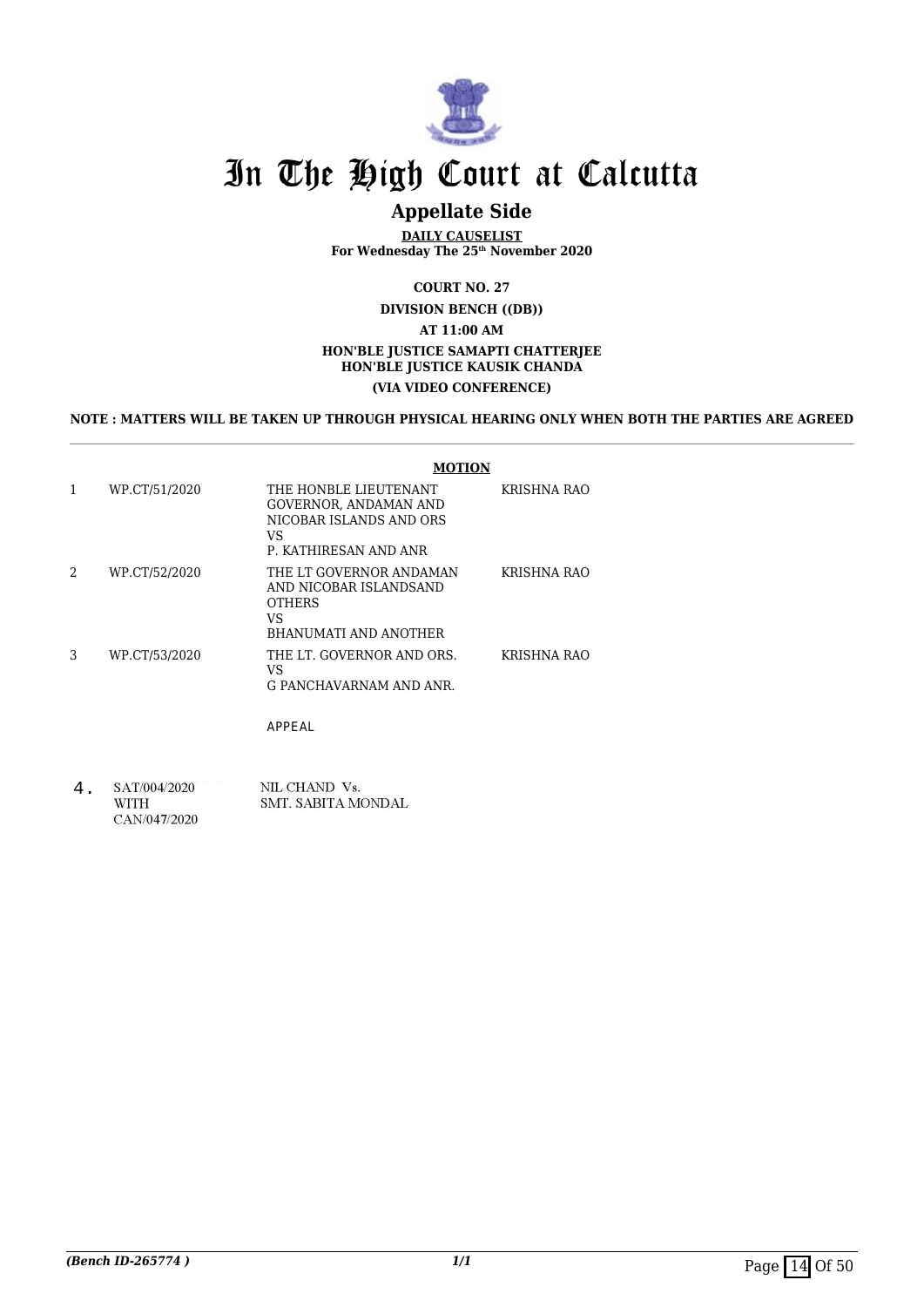

# In The High Court at Calcutta

# **Appellate Side**

**DAILY CAUSELIST For Wednesday The 25th November 2020**

**COURT NO. 27 SINGLE BENCH (SB) AT 11:00 AM HON'BLE JUSTICE SAMAPTI CHATTERJEE (VIA VIDEO CONFERENCE)**

### **AFTER COMPLETION OF THE DIVISION BENCH**

#### **NOTE : MATTERS WILL BE TAKEN UP THROUGH PHYSICAL HEARING ONLY WHEN BOTH THE PARTIES ARE AGREED.**

|                   |                                         | <b>MOTION</b>                                                                  |                             |
|-------------------|-----------------------------------------|--------------------------------------------------------------------------------|-----------------------------|
| 1                 | WPA/5963/2020                           | <b>LAKHMI DAS</b>                                                              | JOYJIT DUTTA                |
|                   |                                         | VS<br>STATE OF WEST BENGAL& ORS                                                |                             |
|                   | IA NO: CAN/1/2020(Old No:CAN/4123/2020) |                                                                                |                             |
| 2                 | WPA/6097/2020                           | SIMANTA BHATTACHARJEE<br>VS<br>WB HEALTH RECRUITMENT<br><b>BOARD &amp; ORS</b> | MADHUSHRI DUTTA<br>MAJUMDER |
|                   | IA NO: CAN/1/2020(Old No:CAN/4337/2020) |                                                                                |                             |
| 3                 | WPA/6270/2020                           | <b>MANAS ADITYA</b><br>VS.<br>UNION OF INDIA & ORS                             | SUBHAMOY KARAK              |
|                   | IA NO: CAN/1/2020(Old No:CAN/4683/2020) |                                                                                |                             |
| 4                 | WPA/6520/2020                           | JHARNA HORE<br>VS<br>STATE OF WEST BENGAL & ORS.                               | HILLOL SAHA PODDER          |
|                   | IA NO: CAN/1/2020(Old No:CAN/5230/2020) |                                                                                |                             |
| 5                 | WPA/6959/2020                           | <b>TANUKA BASU</b><br><b>VS</b><br>State of West Bengal                        | <b>DIPANKAR PAL</b>         |
|                   | IA NO: CAN/1/2020                       |                                                                                |                             |
| 6                 | WPA/6997/2020                           | SABITRI ORAON<br><b>VS</b><br>State of West Bengal                             | <b>KALIPADA DAS</b>         |
|                   | IA NO: CAN/1/2020, CAN/2/2020           |                                                                                |                             |
| 7                 | WPA/7098/2020                           | NIYATI BARMAN ROY<br>VS<br>STATE OF WEST BENGAL AND<br>ORS.                    | MADHUMITA SARKAR            |
| IA NO: CAN/1/2020 |                                         |                                                                                |                             |
| 8                 | WPA/7109/2020                           | JHARNA MAJUMDAR<br><b>VS</b><br>State of West Bengal                           | DEBORSHI DHAR               |
| IA NO: CAN/1/2020 |                                         |                                                                                |                             |
| 9                 | WPA/7130/2020                           | NIYATI BURMAN ROY<br>VS<br>State of West Bengal                                | MADHURIMA SARKAR            |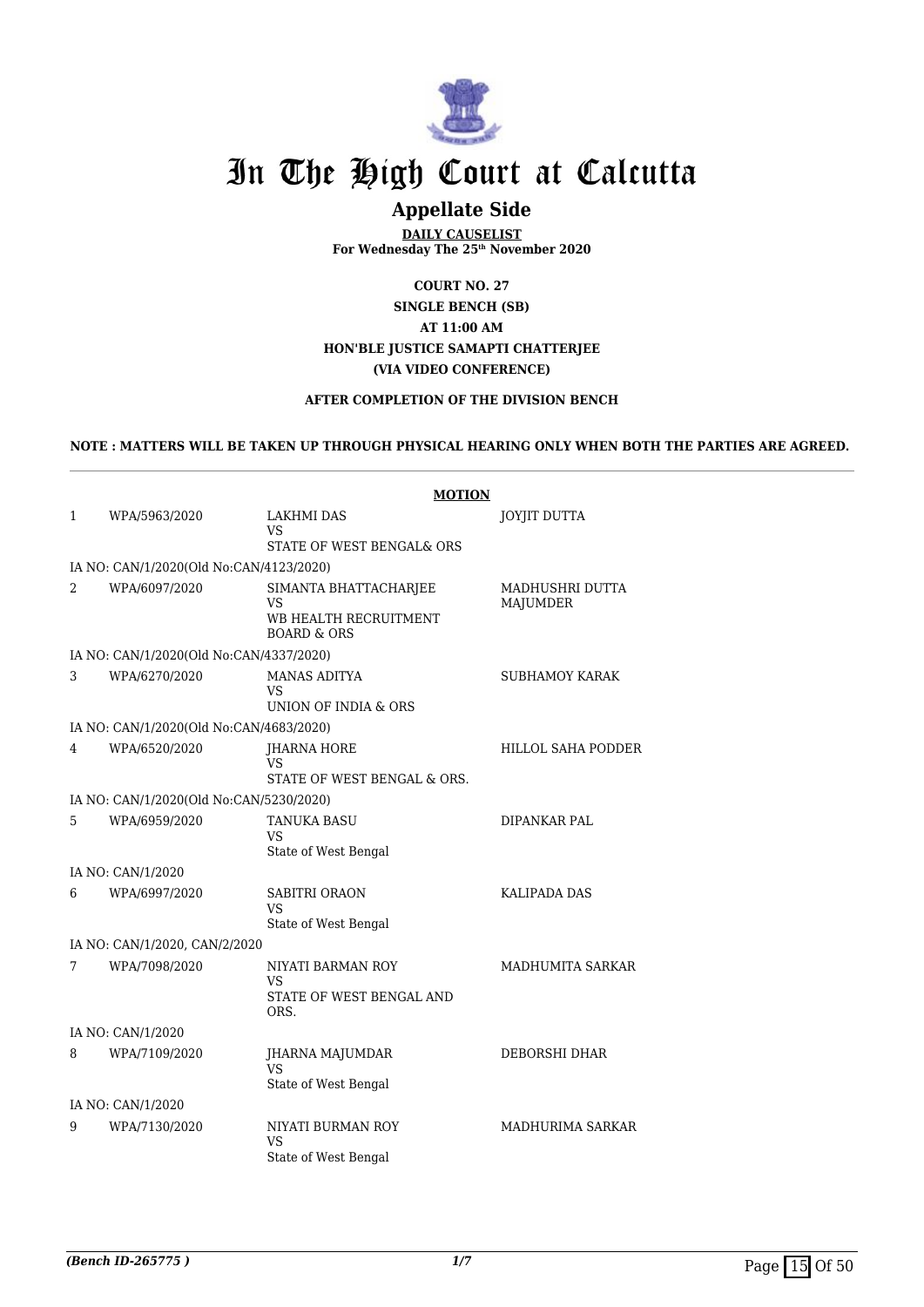# *DAILY CAUSELIST COURT NO 27-FOR WEDNESDAY THE 25TH NOVEMBER 2020 HIGH COURT OF CALCUTTA - 2 -*

| 10 | WPA/7144/2020     | SHYAMAL SARKAR<br>VS                                | SUBHAS CH SARKAR                  |
|----|-------------------|-----------------------------------------------------|-----------------------------------|
|    |                   | THE COOCHBEHAR MUNICIPALITY<br>ANDORS               |                                   |
|    | IA NO: CAN/1/2020 |                                                     |                                   |
| 11 | WPA/7146/2020     | SHYAMAL SARKAR<br>VS<br>THE COOCHBEHAR MUNICIPALITY | KUMAR SHIBENDRA<br><b>NARAYAN</b> |
|    | IA NO: CAN/1/2020 |                                                     |                                   |
| 12 | WPA/7249/2020     | NAIDUL MIYA                                         | JAGRITI MISHRA                    |
|    |                   | VS<br>STATE OF WEST BENGAL AND<br>ORS.              |                                   |
|    | IA NO: CAN/1/2020 |                                                     |                                   |
| 13 | WPA/7254/2020     | SHAMAL DAS AND ORS<br>VS                            | ARIJIT GHOISH                     |
|    |                   | STATE OF WEST BENGAL AND<br>ORS.                    |                                   |
|    | IA NO: CAN/1/2020 |                                                     |                                   |
| 14 | WPA/7257/2020     | TRIPTI DEALERS PVT LTD AND<br>ANR<br>VS.            | <b>SUBHAM GHOSH</b>               |
|    |                   | State of West Bengal                                |                                   |
|    | IA NO: CAN/1/2020 |                                                     |                                   |
| 15 | WPA/7259/2020     | <b>MANOJ TIGGA</b><br>VS                            | <b>ARIJIT GHOSH</b>               |
|    |                   | SECRETARY, GOVT. OF WEST<br>BENGAL, DEPT. OF FOREST |                                   |
|    | IA NO: CAN/1/2020 |                                                     |                                   |
| 16 | WPA/7260/2020     | LUXMI SHARMA                                        | DEBORSHI DHAR                     |
|    |                   | VS<br>STATE OF WEST BENGAL AND<br>ORS.              |                                   |
|    | IA NO: CAN/1/2020 |                                                     |                                   |
| 17 | WPA/7261/2020     | <b>SUMA BISWAS</b>                                  | <b>CHANDRACHUR</b>                |
|    |                   | VS                                                  | CHATTERJEE                        |
|    |                   | THE GORKHA TERRITORIAL<br><b>ASMINISTRATION</b>     |                                   |
| 18 | WPA/7335/2020     | <b>HARIDAYAL ROY</b><br>VS                          | SANTANU MAJI                      |
|    |                   | State of West Bengal                                |                                   |
|    | IA NO: CAN/1/2020 |                                                     |                                   |
| 19 | WPA/7357/2020     | WANGDI SHERPA<br>VS<br>State of West Bengal         | ROHIT AGARWAL                     |
| 20 | WPA/7427/2020     | JAGADISH PRASAD AGARWAL                             | NEIL BASU                         |
|    |                   | VS                                                  |                                   |
|    |                   | STATE OF WEST BENGAL AND<br>ORS.                    |                                   |
|    | IA NO: CAN/1/2020 |                                                     |                                   |
| 21 | WPA/7458/2020     | <b>ANITA PRODHAN</b><br>VS                          | HILLOL SAHA PODDER                |
|    |                   | STATE OF WEST BENGAL AND<br>ORS.                    |                                   |
|    | IA NO: CAN/1/2020 |                                                     |                                   |
| 22 | WPA/7466/2020     | <b>HARIDAYAL ROY</b><br>VS                          | SANTANU MAJI                      |
|    |                   | STATE OF WEST BENGAL AND<br>ORS.                    |                                   |

IA NO: CAN/1/2020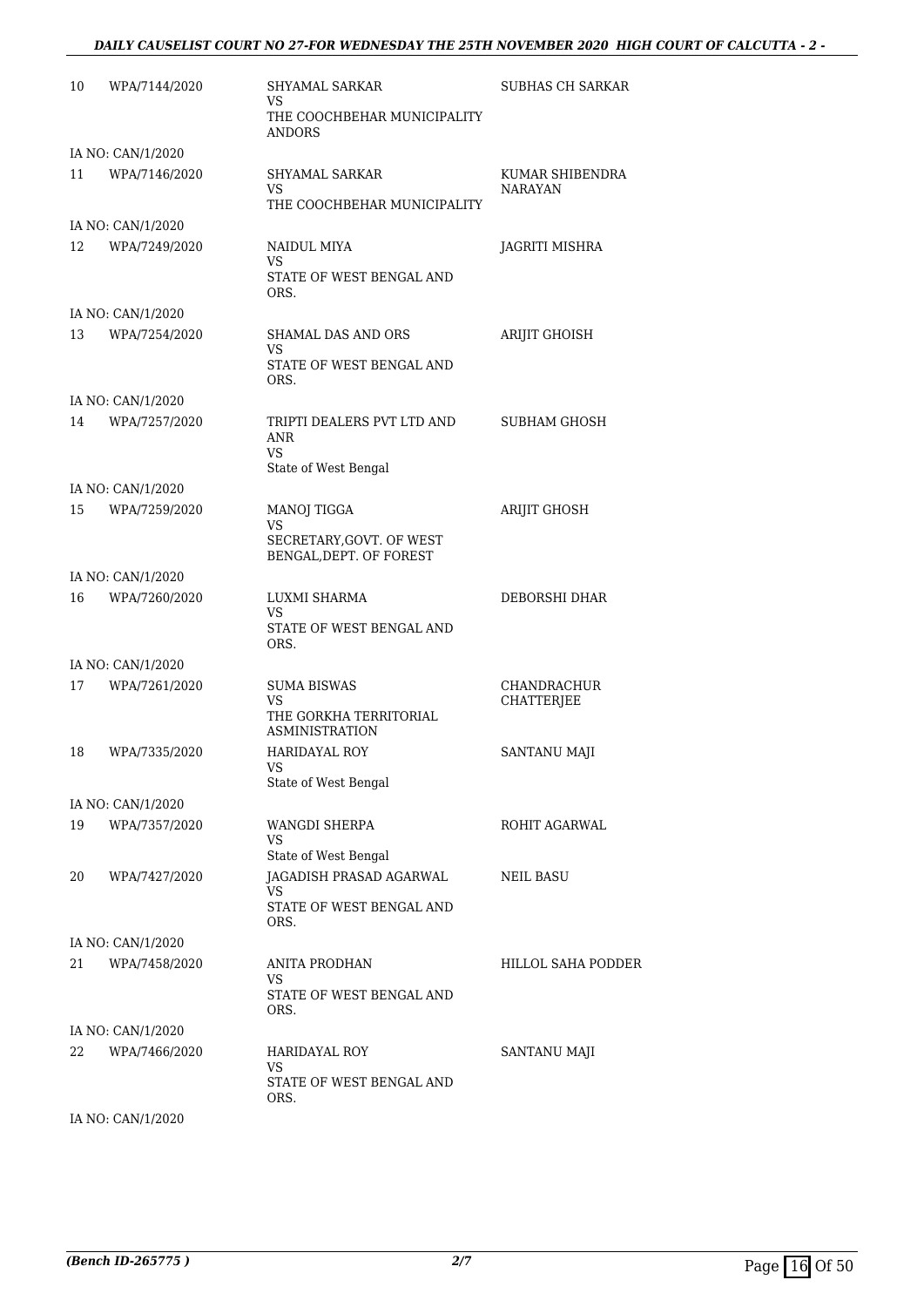# *DAILY CAUSELIST COURT NO 27-FOR WEDNESDAY THE 25TH NOVEMBER 2020 HIGH COURT OF CALCUTTA - 3 -*

| 23 | WPA/7626/2020                      | NARESH CHANDRA PAUL<br>VS                           | SOMESH KUMAR GHOSH               |
|----|------------------------------------|-----------------------------------------------------|----------------------------------|
|    |                                    | STATE OF WEST BENGAL AND<br>ORS.                    |                                  |
|    | IA NO: CAN/1/2020                  |                                                     |                                  |
| 24 | WPA/7628/2020                      | LOPAMUDRA BALLABH<br>VS                             | SOMESH GHOSH                     |
|    |                                    | STATE OF WEST BENGAL AND<br>ORS.                    |                                  |
|    | IA NO: CAN/1/2020                  |                                                     |                                  |
| 25 | WPA/7781/2020                      | PAMPI MODAK<br>VS                                   | PAPIYA CHATTOPADHYAY             |
|    |                                    | State of West Bengal                                |                                  |
| 26 | WPA/7784/2020                      | RINA BARMAN<br>VS                                   | PAPIYA CHATTOPADHYAY             |
|    |                                    | STATE OF WEST BENGAL AND<br>ORS.                    |                                  |
| 27 | WPA/7885/2020                      | PHANINDRA NATH DAS<br>VS                            | SUBHARSISH MISRA                 |
|    |                                    | State of West Bengal                                |                                  |
| 28 | IA NO: CAN/1/2020<br>WPA/7903/2020 | SUDHAKAR CHAKRABORTY<br><b>VS</b>                   | KUMAR SHANTANU                   |
|    |                                    | State of West Bengal                                |                                  |
|    | IA NO: CAN/1/2020                  |                                                     |                                  |
| 29 | WPA/7955/2020                      | <b>TAPASH SARKAR</b><br>VS                          | SAYAK CHAKRABORTI                |
|    |                                    | THE COMMISSIONER, SILIGURI<br>MUNICIPAL CORPORATION |                                  |
|    | IA NO: CAN/1/2020                  |                                                     |                                  |
| 30 | WPA/8157/2020                      | BHIMRAJ SUBBA AND ORS<br>VS                         | Anirban Banerjee                 |
|    |                                    | STATE OF WEST BENGAL AND<br>ORS.                    |                                  |
| 31 | WPA/8176/2020                      | LAVI MALAN<br>VS                                    | ANIRUDDHA DUTTA                  |
|    |                                    | Union of India AND ORS                              |                                  |
| 32 | WPA/8191/2020                      | FALGUNI MANDAL<br>VS<br>STATE OF WEST BENGAL AND    | TANUJA BASAK                     |
|    |                                    | ORS.                                                |                                  |
|    | IA NO: CAN/1/2020                  |                                                     |                                  |
| 33 | WPA/8261/2020                      | ROHIT SHARMA<br>VS.                                 | <b>CHANDRACHUR</b><br>CHATTERJEE |
|    |                                    | GORKHALAND TERRITORIAL<br><b>ADMINISTRATION</b>     |                                  |
| 34 | WPA/8305/2020                      | <b>MANOJ PATODIA</b><br>VS                          | ASHOK HALDER                     |
|    |                                    | STATE OF WEST BENGAL AND<br>ORS.                    |                                  |
| 35 | WPA/8365/2020                      | NIKHIL PAREEK<br>VS                                 | PRITHA BASU                      |
|    |                                    | UNION OF INDIA AND ORS.                             |                                  |
|    | IA NO: CAN/1/2020                  |                                                     |                                  |
| 36 | WPA/8407/2020                      | PAUL TSHERING SIMICK AND ORS<br>VS                  | DIPTENDU MONDAL                  |
|    |                                    | GORKHALAND TERRITORIAL<br>ADMINISTRATION AND ORS    |                                  |
| 37 | WPA/8408/2020                      | DONALD CHETTRI AND ORS<br>VS.                       | DIPTENDU MONDAL                  |
|    |                                    | GORKHALAND TERRITORIAL<br>ADMINISTRATION AND ORS    |                                  |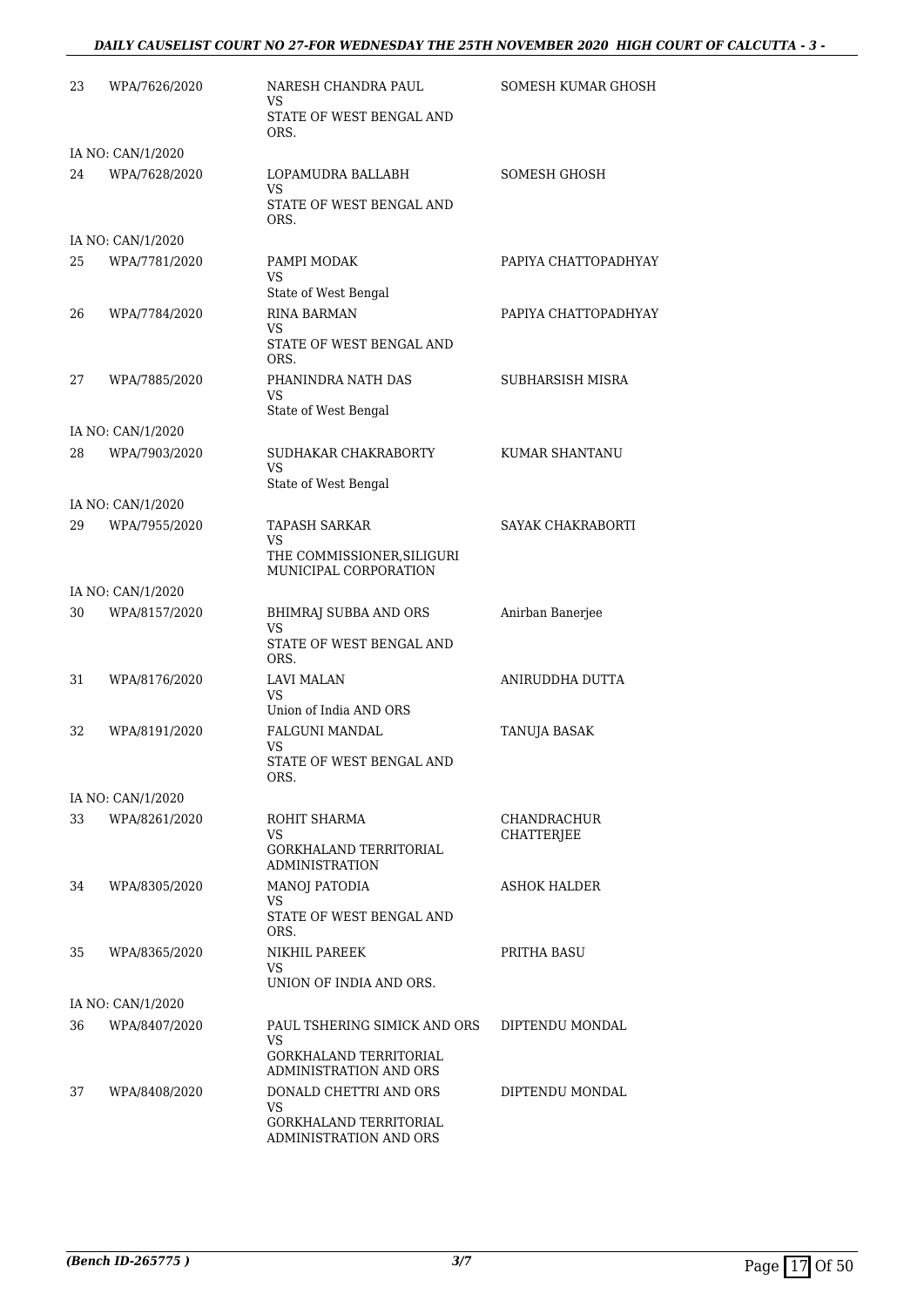# *DAILY CAUSELIST COURT NO 27-FOR WEDNESDAY THE 25TH NOVEMBER 2020 HIGH COURT OF CALCUTTA - 4 -*

| 38 | WPA/8415/2020     | PADAM KUMAR CHETTRI<br>VS<br>GORKHALAND TERRITOTIAL<br>ADMINITRSTION AND ORS             | PRITAM CHOUDHURY                 |
|----|-------------------|------------------------------------------------------------------------------------------|----------------------------------|
| 39 | WPA/8427/2020     | <b>SANJIB ROY</b><br>VS<br>STATE OF WEST BENGAL AND<br>ORS.                              | SUSNIGDHO<br>BHATTACHARYYA       |
| 40 | WPA/8580/2020     | AMRITA SINGH<br>VS<br>STATE OF WEST BENGAL AND<br>ORS.                                   | NABANKUR PAUL                    |
| 41 | WPA/8633/2020     | SUDIP SHARMA AND ORS<br>VS<br><b>GORKHALAND TERRITORIAL</b><br>ADMINISTRATION AND ORS    | CHANDRACHUR<br><b>CHATTERJEE</b> |
| 42 | WPA/8789/2020     | TARAPADA KIRTANIYA<br>VS<br>State of West Bengal AND ORS                                 | DEBAJIT KUNDU                    |
| 43 | WPA/8890/2020     | KRITI BOMZEN<br>VS<br>PUBLIC SERVICE COMMISSION<br><b>WEST BENGAL</b>                    | PRITAM CHOUDHURY                 |
| 44 | WPA/8995/2020     | <b>KALPANA DAS</b><br>VS.<br>STATE OF WEST BENGAL AND<br>ORS.                            | PAPIYA CHATTOPADHYAY             |
| 45 | WPA/8996/2020     | SHRI M HAMZA<br>VS<br>THE A AND N ADMIN AND ORS                                          | <b>GLORIA MARY</b>               |
| 46 | WPA/8998/2020     | TERAI DOOARS PLANTATION<br><b>WORKERS AND UNION</b><br><b>VS</b><br>State of West Bengal | JAYDEEP KANTA BHOWMIK            |
|    | IA NO: CAN/1/2020 |                                                                                          |                                  |
| 47 | WPA/9001/2020     | SARODINI BARMAN<br>VS<br>STATE OF WEST BENGAL AND                                        | PAPIYA CHATTOPADHYAY             |
| 48 | WPA/9002/2020     | ORS.<br><b>AVISHEK BISWAS</b><br>VS<br>STATE OF WEST BENGAL AND<br>ORS.                  | <b>SUNIL SARKAR</b>              |
| 49 | WPA/9003/2020     | SAMPA ROY<br>VS<br>STATE OF WEST BENGAL AND<br>ORS.                                      | PAPIYA CHATTOPADHYAY             |
| 50 | WPA/9004/2020     | SANJAY SUTRADHAR<br>VS<br>CENTRAL BANK OF INDIA AND<br><b>ORS</b>                        | MALAY DHAR                       |
| 51 | WPA/9006/2020     | JYOTSNA ROY<br>VS<br>STATE OF WEST BENGAL AND<br>ORS.                                    | PAPIYA CHATTOPADHYAY             |
| 52 | WPA/9007/2020     | ARNOLD LEPCHA AND ANR<br>VS.<br>THE GORKHALAND TERRITORIAL<br>ADMIN AND ORS              | ANINDYA BOSE                     |
| 53 | WPA/9008/2020     | USHA ROY SARKAR<br>VS<br>STATE OF WEST BENGAL AND<br>ORS.                                | PAPIYA CHATTOPADHYAY             |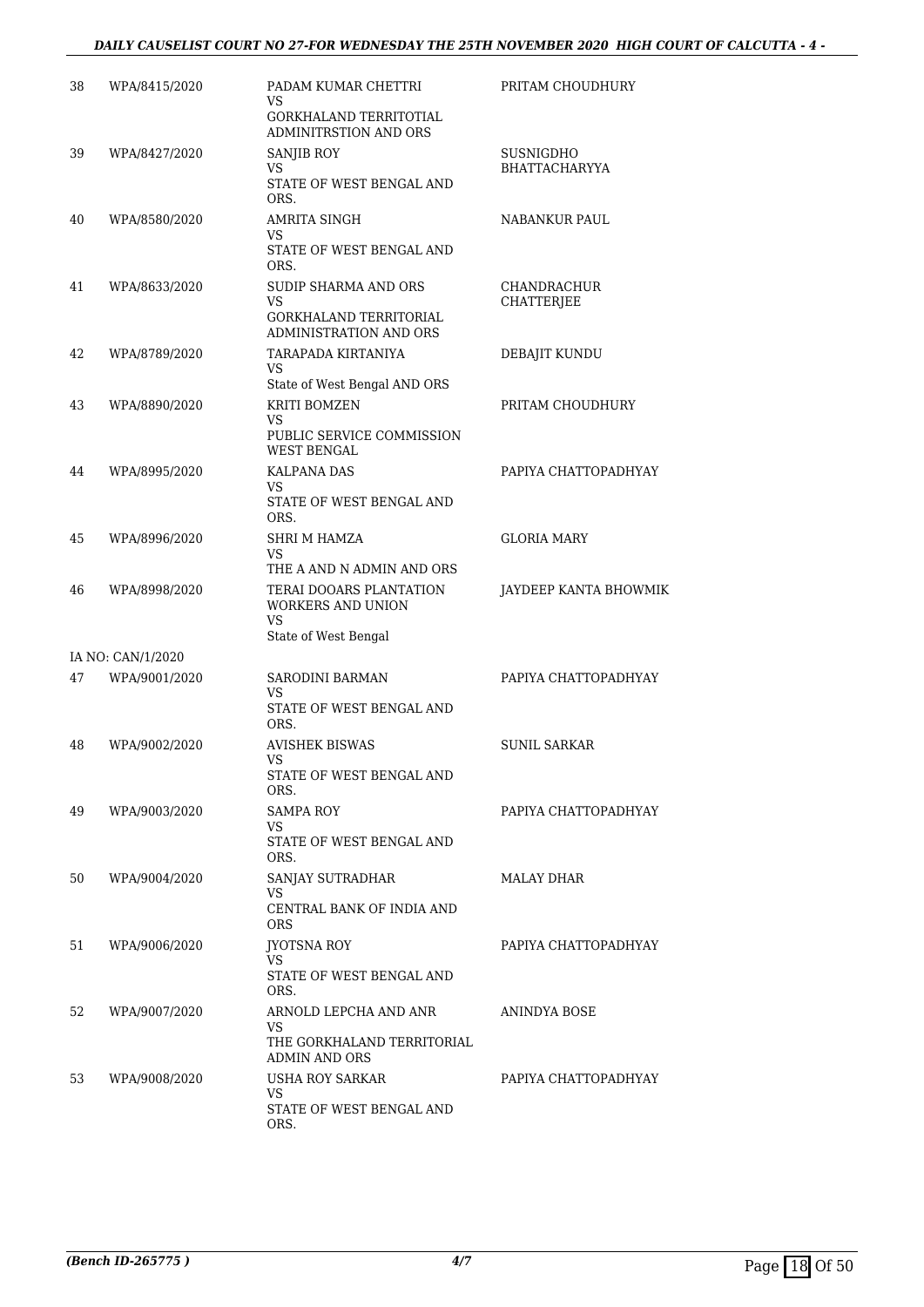# *DAILY CAUSELIST COURT NO 27-FOR WEDNESDAY THE 25TH NOVEMBER 2020 HIGH COURT OF CALCUTTA - 5 -*

| 54 | WPA/9009/2020     | <b>RATAN BASNET</b><br>VS<br>THE GORKHALAND TERRITORIAL                     | ANINDYA BOSE              |
|----|-------------------|-----------------------------------------------------------------------------|---------------------------|
| 55 | WPA/9013/2020     | ADMIN AND ORS<br>ANIL CHHETRI AND ORS                                       | ANINDYA BOSE              |
|    |                   | VS<br>THE GORKHALAND TERRITORIAL<br><b>ADMIN AND ORS</b>                    |                           |
| 56 | WPA/9033/2020     | NRIPENDRANATH BARMAN<br>VS.<br>STATE OF WEST BENGAL AND<br>ORS.             | KALIPADA DAS              |
|    | IA NO: CAN/1/2020 |                                                                             |                           |
| 57 | WPA/9063/2020     | APU RAY<br>VS.<br>STATE OF WEST BENGAL AND<br>ORS.                          | KALIPADA DAS              |
|    | IA NO: CAN/1/2020 |                                                                             |                           |
| 58 | WPA/9124/2020     | SIMANTA BHATTACHARJEE<br>VS                                                 | MADHUSHRI DUTTA           |
|    |                   | STATE OF WEST BENGAL AND<br>ORS.                                            |                           |
| 59 | WPA/9132/2020     | MS. SHAILAJA SINGH<br>VS                                                    | <b>GOPALA BINNU KUMAR</b> |
|    |                   | THE MEDICAL COUNCIL OF INDIA<br><b>AND ORS</b>                              |                           |
| 60 | WPA/9162/2020     | PABITRA SHIBA                                                               | ANINDYA BOSE              |
|    |                   | VS<br>THE GORKHALAND TERROTORIAL<br>ADMINISTRATION                          |                           |
| 61 | WPA/9166/2020     | <b>COL.NIKHIL PAREEK</b><br>VS                                              | PRITHA BASU               |
|    |                   | UNION OF INDIA AND ORS                                                      |                           |
| 62 | IA NO: CAN/1/2020 | INDIRA SHARMA AND ORS                                                       |                           |
|    | WPA/9176/2020     | VS<br><b>GORKHALAND TERRITORIAL</b>                                         | CHANDRACHUR<br>CHATTERJEE |
|    | IA NO: CAN/1/2020 | ADMIN. AND ORS                                                              |                           |
| 63 | WPA/9178/2020     | ILA CHOUDHURY SAHA                                                          | <b>DEBASISH</b>           |
|    |                   | STATE OF WEST BENGAL AND                                                    | MUKHOPADHYAY              |
| 64 | WPA/9228/2020     | ORS.<br>KAUSALLYA THAPA AND ORS                                             | DEBASISH                  |
|    |                   | VS.<br>STATE OF WEST BENGAL AND<br>ORS.                                     | MUKHOPADHYAY              |
| 65 | WPA/9229/2020     | KAMAL GURUNG AND ORS<br>VS                                                  | <b>ARIJIT GHOSH</b>       |
|    |                   | STATE OF WEST BENGAL AND<br>ORS.                                            |                           |
| 66 | WPA/9282/2020     | DINESH CHANDRA SINGH AND<br>ORS.<br>VS.<br>STATE OF WEST BENGAL AND<br>ORS. | <b>NABANKUR PAUL</b>      |
| 67 | WPA/9289/2020     | DINABANDHU SARKAR                                                           | PAYEL SHOME               |
|    |                   | VS<br>STATE OF WEST BENGAL AND<br>ORS.                                      |                           |
| 68 | WPA/9292/2020     | Union of India AND ORS                                                      | SAMIR PAUL                |
|    |                   | VS<br>STATE OF WEST BENGAL AND<br>ORS.                                      |                           |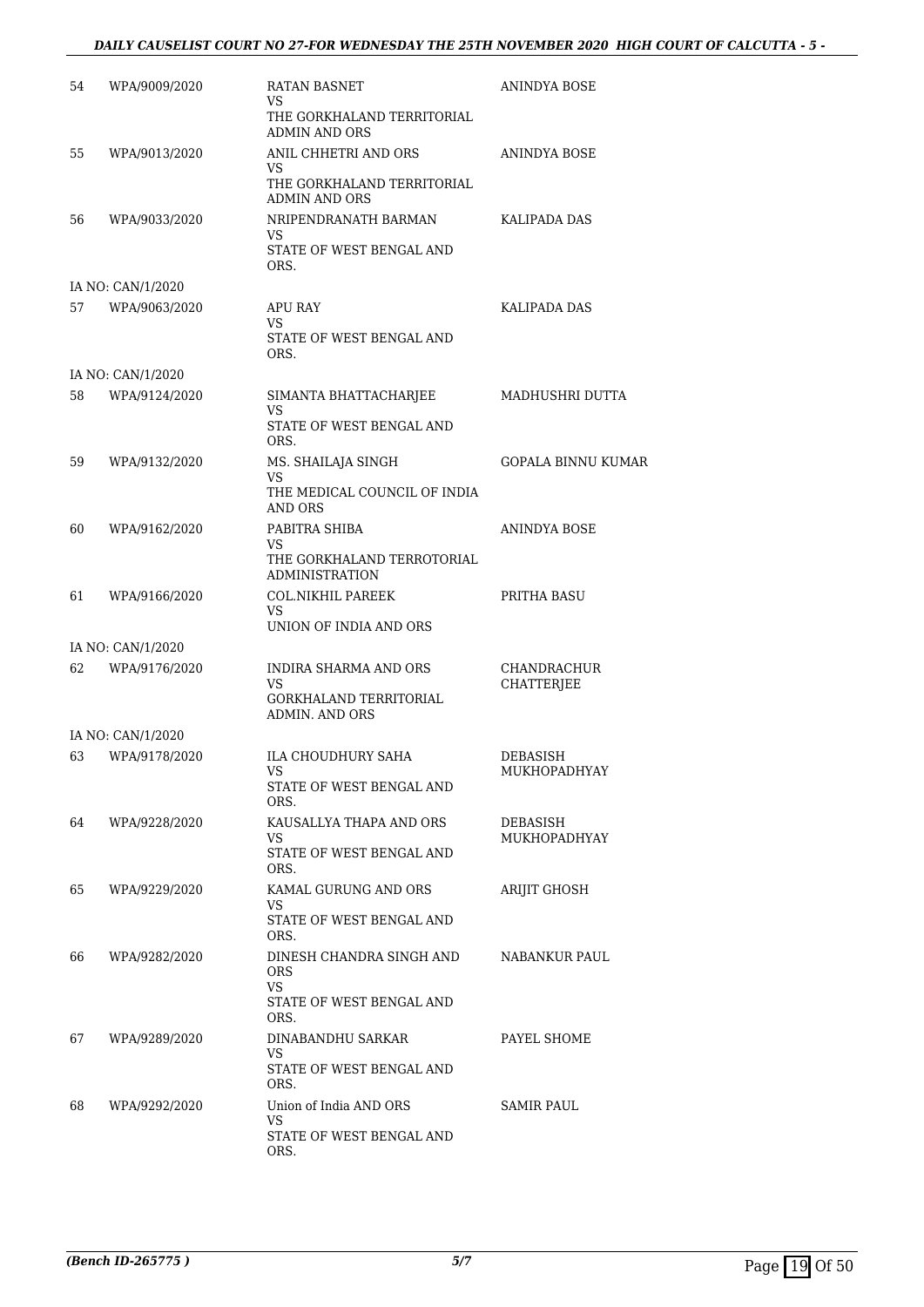| 69 | WPA/9299/2020                     | MAA GANGA FISH PRODUCTION<br>GROUP REPT BY. BISHNUPADA<br><b>DAS</b><br>VS<br>STATE OF WEST BENGAL AND | ARIJIT GHOSH                            |
|----|-----------------------------------|--------------------------------------------------------------------------------------------------------|-----------------------------------------|
| 70 | WPA/9383/2020                     | ORS.<br>SUBHASHREE MODAK                                                                               | SANDIP MONDAL                           |
|    |                                   | VS.                                                                                                    |                                         |
|    |                                   | STATE OF WEST BENGAL AND<br>ORS.                                                                       |                                         |
| 71 | WPA/9385/2020                     | <b>MONI MOHAN BISWAS</b>                                                                               | SANDIP MONDAL                           |
|    |                                   | VS<br>STATE OF WEST BENGAL AND<br>ORS.                                                                 |                                         |
| 72 | WPA/9411/2020                     | ATUL AGARWAL                                                                                           | AJIT KUMAR MISHRA                       |
|    |                                   | VS<br>UNION OF INDIA AND ORS.                                                                          |                                         |
|    |                                   | <b>CIVIL REVISION</b>                                                                                  |                                         |
| 73 | CO/1150/2020                      | NARESH CHANDRA BARMAN<br>VS<br>RAKESH KUMAR GUPTA & ANR                                                | MADHUSHRI DUTTA<br>MAJUMDER             |
|    |                                   | IA NO: CAN/1/2020(Old No:CAN/4087/2020), CAN/2/2020, CAN/3/2020                                        |                                         |
| 74 | CO/1208/2020                      | APU KUMAR DAS                                                                                          | mahim sasmal                            |
|    |                                   | VS<br>UCO BANK AND ANR                                                                                 |                                         |
|    | IA NO: CAN/1/2020                 |                                                                                                        |                                         |
| 75 | CO/1313/2020                      | PRABIR BASAK                                                                                           | JAYDEEP KANTA BHOWMIK                   |
|    |                                   | VS<br>STATE OF WEST BENGAL AND<br>ORS.                                                                 |                                         |
|    | IA NO: CAN/1/2020                 |                                                                                                        |                                         |
| 76 | CO/1383/2020                      | SHEFALI NANDI<br>VS<br>STATE OF WEST BENGAL AND                                                        | JAYDEEP KANTA BHOWMIK                   |
|    |                                   | ORS.                                                                                                   |                                         |
| 77 | IA NO: CAN/1/2020<br>CO/1412/2020 | SHRI M SIVA KUMAR                                                                                      | <b>ANJILI NAG</b>                       |
|    |                                   | VS<br><b>SMT V PUSHPA</b>                                                                              |                                         |
|    |                                   | <b>CRIMINAL REVISION</b>                                                                               |                                         |
| 78 | CRR/1075/2020                     | COASTAL PROJECT LTD. & ORS<br>VS.                                                                      | ANINDYA HALDER                          |
|    |                                   | STATE OF WEST BENGAL& ANR                                                                              |                                         |
|    |                                   | IA NO: CRAN/1/2020(Old No:CRAN/3220/2020), CRAN/2/2020(Old No:CRAN/3221/2020)<br>PAMPA SAHA & ANR      |                                         |
| 79 | CRR/1082/2020                     | VS                                                                                                     | <b>JAYDEEP KUMAR</b><br><b>BHOWMICK</b> |
|    |                                   | NARAYAN RANJAN BAKSHI & ANR                                                                            |                                         |
| 80 | CRR/1368/2020                     | State of West Bengal<br>VS                                                                             | ADITI SANKAR<br><b>CHAKRABORTY</b>      |
|    |                                   | SIKHA KARJEE AND ANR                                                                                   |                                         |
|    | IA NO: CRAN/1/2020                |                                                                                                        |                                         |
| 81 | CRR/1385/2020                     | PASHUPATI SHA<br>VS<br>STATE OF WEST BENGAL AND                                                        | DEBORSHI DHAR                           |
|    |                                   | ORS.                                                                                                   |                                         |
|    | IA NO: CRAN/1/2020                |                                                                                                        |                                         |
| 82 | CRR/1459/2020                     | TAHIDUL HAQUE<br>VS<br>State of West Bengal                                                            | ARNAB SAHA                              |
| 83 | CRR/1570/2020                     | AJAY BARMAN @ AJOY BARMAN                                                                              | ARNAB SAHA                              |
|    |                                   | VS<br>STATE OF WEST BENGAL AND<br>ORS.                                                                 |                                         |